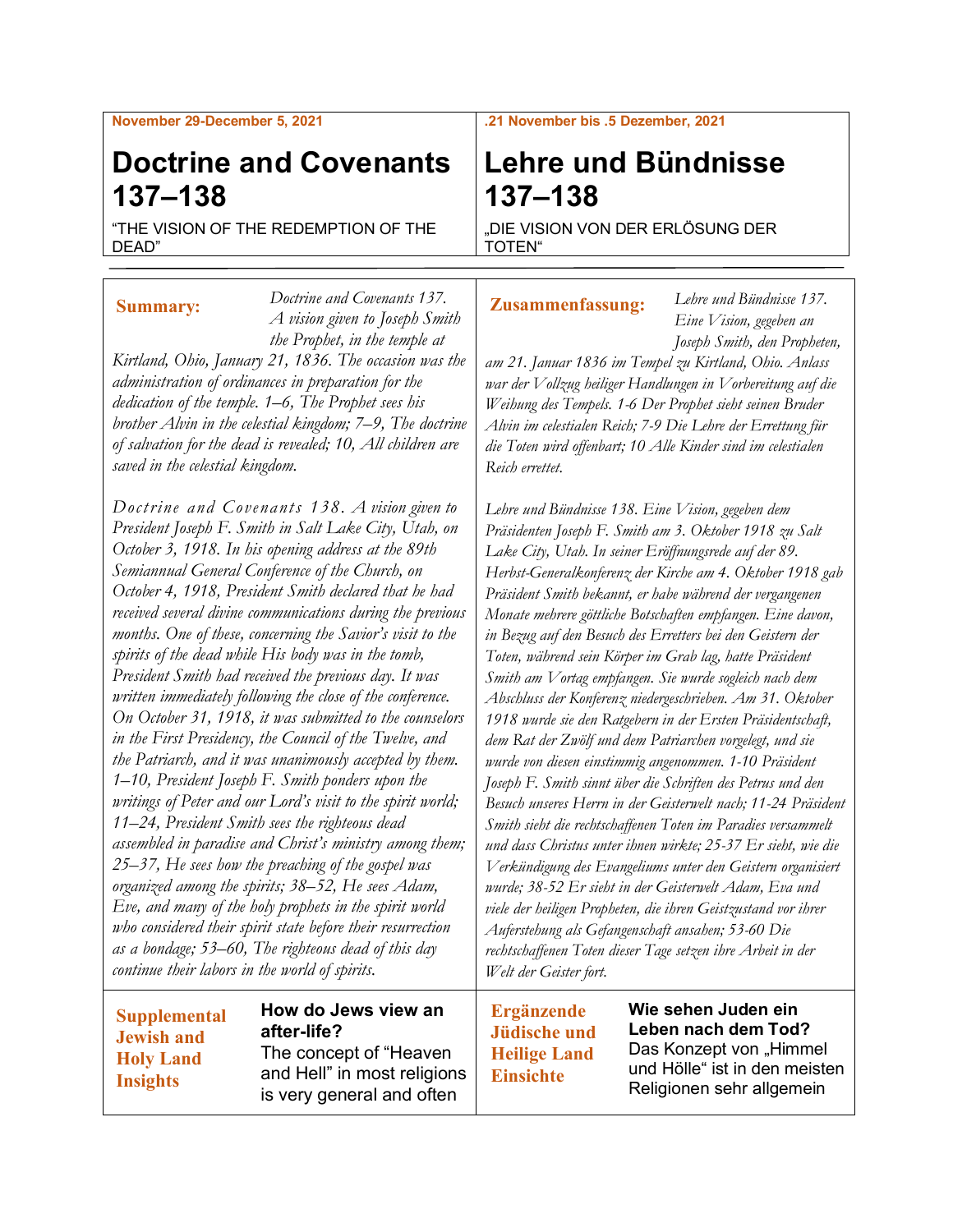| vague. Even though there is little discussion<br>of after life among the Jews, heaven and hell<br>appear in much Jewish commentary. "The<br>exact nature of this afterlife is the subject of<br>great discussion in classical Jewish sources.<br>All agree that after death the soul continues<br>to live. The souls of the righteous enter<br>paradise, or Gan Eden [Garden of Eden] as<br>it is generally called. In that state 'there is no<br>eating or drinking no envy, hatred or<br>competition but only this: that the righteous<br>sit with crowns on their heads and delight in<br>the splendor of God's presence' (Talmud).<br>The souls of the wicked enter hell, or<br>Gehinnom, as it is known, where they<br>undergo purification before they too can<br>enter paradise. The general view is that the<br>stay in Gehinnom is not longer than 11<br>months and can only be permanent in the<br>case of exceedingly wicked persons.<br>(Encyclopedia Judaica Jr.) | und oft vage. Obwohl unter den Juden wenig<br>über das Leben nach dem Tod diskutiert wird,<br>erscheinen Himmel und Hölle in vielen<br>jüdischen Kommentaren. "Die genaue Natur<br>dieses Jenseits ist Gegenstand großer<br>Diskussionen in klassischen jüdischen Quellen.<br>Alle sind sich einig, dass die Seele nach dem<br>Tod weiterlebt. Die Seelen der<br>Rechtschaffenen betreten das Paradies oder<br>Gan Eden (Garten Eden), wie es allgemein<br>genannt wird. In diesem Zustand "wird weder<br>gegessen noch getrunken. kein Neid, Hass<br>oder Konkurrenz, sondern nur dies: dass die<br>Gerechten mit Kronen auf dem Haupt sitzen<br>und sich an der Pracht der Gegenwart Gottes<br>erfreuen" (Talmud). Die Seelen der Bösen<br>betreten die Hölle, oder Gehinnom, wie es<br>genannt wird, wo sie gereinigt werden, bevor<br>auch sie das Paradies betreten können. Die<br>allgemeine Ansicht ist, dass der Aufenthalt in<br>Gehinnom nicht länger als 11 Monate dauert<br>und nur bei überaus bösen Personen dauerhaft<br>sein kann. (Enzyklopädie Judaica Jr.) |
|--------------------------------------------------------------------------------------------------------------------------------------------------------------------------------------------------------------------------------------------------------------------------------------------------------------------------------------------------------------------------------------------------------------------------------------------------------------------------------------------------------------------------------------------------------------------------------------------------------------------------------------------------------------------------------------------------------------------------------------------------------------------------------------------------------------------------------------------------------------------------------------------------------------------------------------------------------------------------------|-------------------------------------------------------------------------------------------------------------------------------------------------------------------------------------------------------------------------------------------------------------------------------------------------------------------------------------------------------------------------------------------------------------------------------------------------------------------------------------------------------------------------------------------------------------------------------------------------------------------------------------------------------------------------------------------------------------------------------------------------------------------------------------------------------------------------------------------------------------------------------------------------------------------------------------------------------------------------------------------------------------------------------------------------------------------------------|
| What represents "Heaven on Earth?"<br>An image of heavenly living may be in the<br>pattern of temples and of living in the "City of<br>our Lord" with our Lord. The imagery of<br>dwelling places such as tents with their<br>poles (stakes) and curtains may represent<br>the organized facilities and order of heaven.<br>"The sons also of them that afflicted thee<br>shall come bending unto thee; and all they<br>that despised thee shall bow themselves<br>down at the soles of thy feet; and they shall<br>call thee, The city of the LORD, The Zion of<br>the Holy One of Israel." (Isaiah 60:14)                                                                                                                                                                                                                                                                                                                                                                    | Was repräsentiert den "Himmel auf Erden"?<br>Ein Bild des himmlischen Lebens kann das<br>Muster von Tempeln sein und das Leben in der<br>"Stadt unseres Herrn" mit unserem Herrn. Die<br>Bilder von Wohnstätten wie Zelten mit ihren<br>Stangen (Pfählen) und Vorhängen können die<br>organisierten Einrichtungen und die Ordnung<br>des Himmels darstellen. "Gebückt kommen die<br>Söhne deiner Unterdrücker zu dir, alle, die dich<br>verachtet haben, werfen sich dir zu Füßen.<br>Man nennt dich «Die Stadt des Herrn» und<br>«Das Zion des Heiligen Israels." (Jesaja 60:14)                                                                                                                                                                                                                                                                                                                                                                                                                                                                                             |
| How have Jews handled the concept of<br>"life-after-death?"<br>Due to the loss of knowing that God has a<br>real body, it may seem obvious that there is<br>a different Jewish interpretation of what<br>resurrection means, since to most Jews,<br>God has no body or physical attributes, it<br>begs the question of what kind of<br>resurrection there is. Death is another fact                                                                                                                                                                                                                                                                                                                                                                                                                                                                                                                                                                                            | Wie sind Juden mit dem Konzept des<br>"Lebens nach dem Tod" umgegangen?<br>Aufgrund des Verlusts des Wissens, dass<br>Gott einen wirklichen Körper hat, mag es<br>offensichtlich erscheinen, dass es eine<br>andere jüdische Interpretation dessen gibt,<br>was Auferstehung bedeutet, da Gott für die<br>meisten Juden keinen Körper oder keine<br>physischen Eigenschaften hat<br>Auferstehung gibt es. Der Tod ist eine                                                                                                                                                                                                                                                                                                                                                                                                                                                                                                                                                                                                                                                    |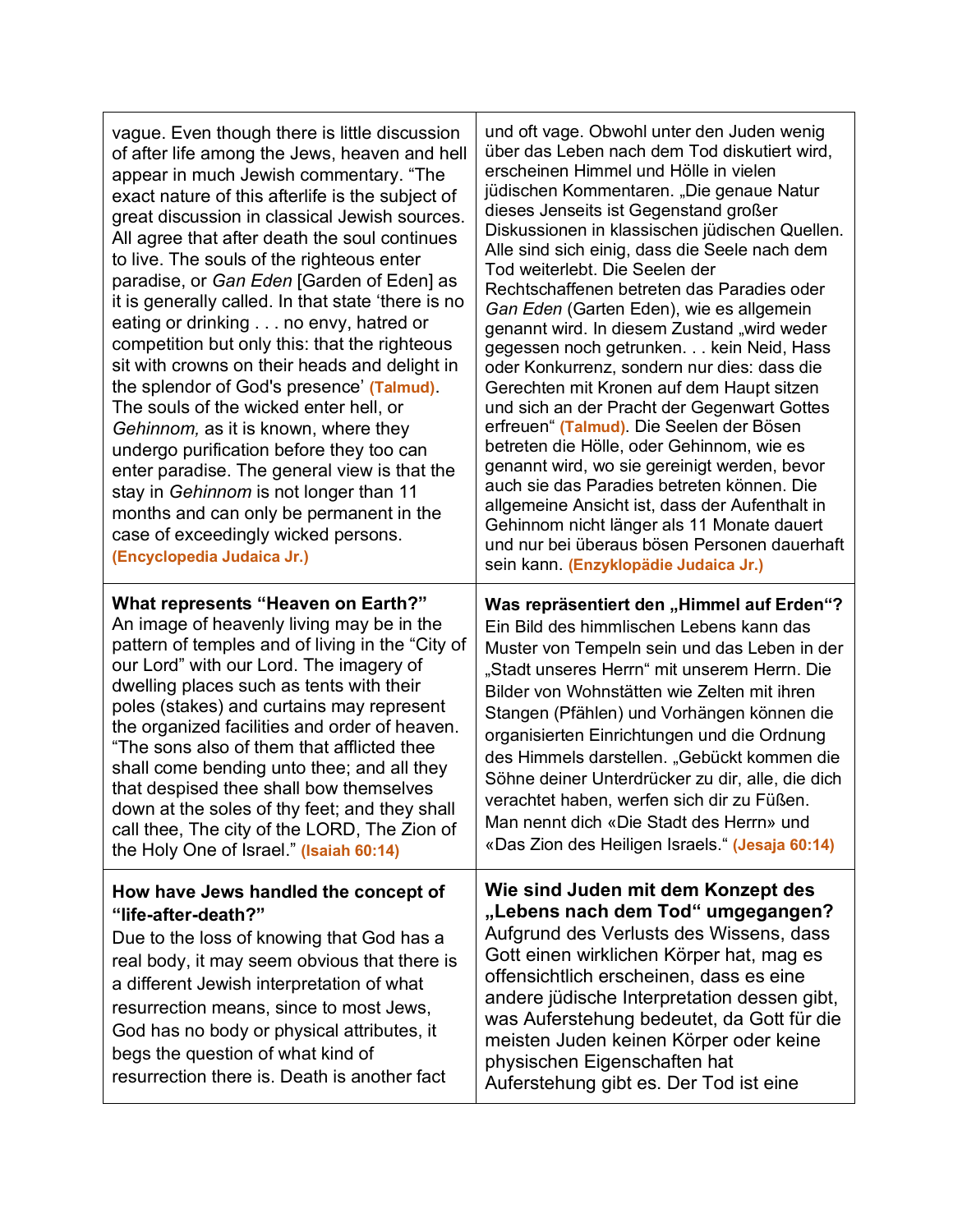| that has faded in meaning over the<br>centuries. Repeating some thoughts<br>previously mentioned, in Judaism, physical<br>death is simply explained as follows. "The<br>Talmud explains that there are three<br>partners in the creation of a human being;<br>the father and mother who supply the<br>physical parts, and God, who supplies the<br>spirit. At death, God reclaims his part, and<br>the spirit lives on even though the body has<br>died." "The exact nature of this afterlife is the<br>subject of great discussion in classical<br>Jewish sources. All agree that after death<br>the soul continues to live. The souls of the<br>righteous enter paradise, or Gan Eden<br>(Garden of Eden) as it is generally called. In<br>that state 'there is no eating or drinking<br>no envy, hatred or competition but only this:<br>that the righteous sit with crowns on their<br>heads and delight in the splendor of 'God's<br>presence.' The souls of the wicked enter<br>hell, or Gehinnom, as it is known, where<br>they undergo purification before they too can<br>enter paradise." (Encyclopedia Judaica Jr.) | weitere Tatsache, die im Laufe der<br>Jahrhunderte an Bedeutung verloren hat.<br>Einige zuvor erwähnte Gedanken<br>wiederholend, wird der physische Tod im<br>Judentum einfach wie folgt erklärt. "Der<br>Talmud erklärt, dass es drei Partner bei der<br>Erschaffung eines Menschen gibt; der<br>Vater und die Mutter, die die physischen<br>Teile liefern, und Gott, der den Geist liefert.<br>Beim Tod fordert Gott seinen Teil zurück,<br>und der Geist lebt weiter, obwohl der<br>Körper gestorben ist." "Die genaue Natur<br>dieses Jenseits ist Gegenstand großer<br>Diskussionen in klassischen jüdischen<br>Quellen. Alle sind sich einig, dass die<br>Seele nach dem Tod weiterlebt. Die Seelen<br>der Rechtschaffenen betreten das Paradies<br>oder Gan Eden (Garten Eden), wie es<br>allgemein genannt wird. In diesem Zustand<br>"wird weder gegessen noch getrunken<br>kein Neid, Hass oder Konkurrenz, sondern<br>nur dies: dass die Gerechten mit Kronen<br>auf dem Kopf sitzen und sich an der Pracht<br>der "Gegenwart Gottes" erfreuen bevor<br>auch sie das Paradies betreten können."<br>(Enzyklopädie Judaica Jr.) |
|--------------------------------------------------------------------------------------------------------------------------------------------------------------------------------------------------------------------------------------------------------------------------------------------------------------------------------------------------------------------------------------------------------------------------------------------------------------------------------------------------------------------------------------------------------------------------------------------------------------------------------------------------------------------------------------------------------------------------------------------------------------------------------------------------------------------------------------------------------------------------------------------------------------------------------------------------------------------------------------------------------------------------------------------------------------------------------------------------------------------------------|------------------------------------------------------------------------------------------------------------------------------------------------------------------------------------------------------------------------------------------------------------------------------------------------------------------------------------------------------------------------------------------------------------------------------------------------------------------------------------------------------------------------------------------------------------------------------------------------------------------------------------------------------------------------------------------------------------------------------------------------------------------------------------------------------------------------------------------------------------------------------------------------------------------------------------------------------------------------------------------------------------------------------------------------------------------------------------------------------------------------------------------|
| What places are included in the<br>Savior's return and how will he appear?<br>"For behold, he shall stand upon the mount<br>of Olivet, and upon the mighty ocean, even<br>the great deep, and upon the islands of the<br>sea, and upon the land of Zion. And he shall<br>utter his voice out of Zion, and he shall<br>speak from Jerusalem, and his voice shall<br>be heard among all people; (Doctrine and<br>Covenants 133:20-21) "And the Lord shall be<br>red in his apparel, and his garments like him<br>that treadeth in the wine-vat." (Doctrine and<br>Covenants 133:48 It bears repeating, as<br>stated in <b>Numbers 19:1-9</b> , there was an<br>unusual red heifer ritual for forgiveness of<br>sins. This was made possible through the<br>'red' atonement of the Lord on the Mount of<br>Olives. Jews have a tradition that this red<br>calf offering had to be high on the Mount of                                                                                                                                                                                                                            | Welche Orte sind in der Rückkehr des<br>Erretters enthalten und wie wird er<br>erscheinen?<br>"Denn siehe, er wird auf dem Ölberg stehen<br>und auf dem mächtigen Ozean, ja, der großen<br>Tiefe, und auf den Inseln des Meeres und auf<br>dem Land Zion. Und er wird seine Stimme aus<br>Zion erschallen lassen, und er wird von<br>Jerusalem aus sprechen, und seine Stimme<br>wird unter allen Völkern gehört werden;" (Lehre<br>und Bündnisse 133:20-21) "Und der Herr wird<br>rotfarbene Kleider tragen, und seine Gewänder<br>werden sein wie dessen, der im Weinbottich<br>tritt." (Lehre und Bündnisse 133:48) Es muss<br>wiederholt werden, dass es, wie in Numeri 19:1-9<br>erwähnt, ein ungewöhnliches Ritual der roten<br>Färse zur Vergebung der Sünden gab. Möglich<br>wurde dies durch das "rote" Sühnopfer des<br>Herrn auf dem Ölberg. Juden haben eine<br>Tradition, dass dieses rote Kalbopfer hoch auf                                                                                                                                                                                                               |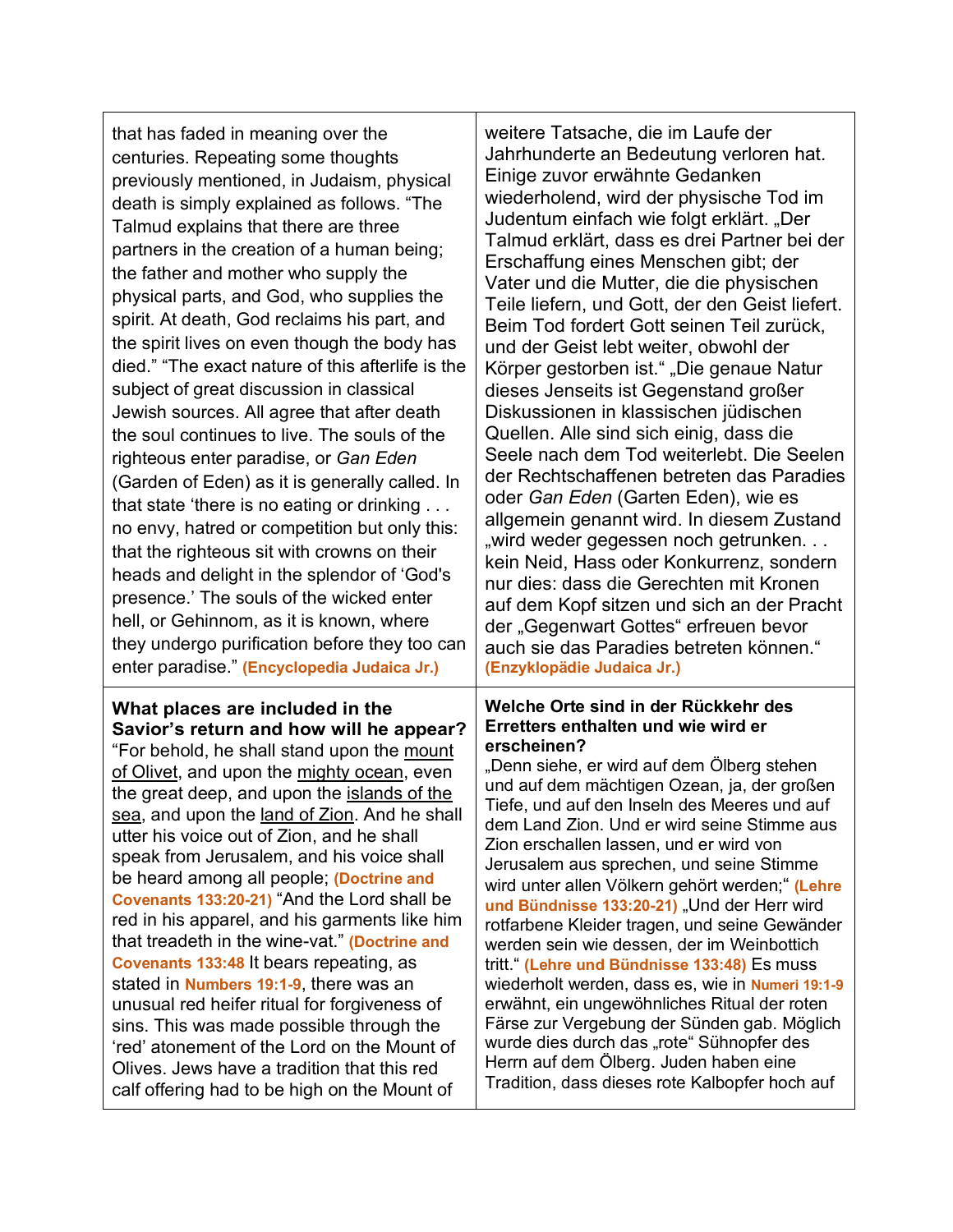| Olives, above the Temple itself and opposite<br>the Gate Beautiful. Those who have had the<br>experience of sitting on the upper part of the<br>Mount of Olives opposite of the present-day<br>Gate Beautiful can attest to the spirit of<br>Gethsemane (well away from the traditional<br>Church of Gethsemane on the lower part of<br>the mount). In that sense, even the color of<br>blood (red) has stayed symbolic for Jews. ".<br>. . there are Ashkenazim who attempt to<br>protect their toddlers from harm by tying a<br>red ribbon around their wrists." "The Bible is<br>very specific about the kind of (calf or heifer)<br>to be used. It had to be in perfect physical<br>condition-'a red heifer, faultless, containing<br>no blemish and which has never been<br>yoked.' The rabbis interpreted 'faultless' to<br>mean perfect in color also, ruling that even<br>two non-red hairs in its hide were enough to<br>disqualify it. Obviously, such an animal was<br>very rare and apparently the ceremony was<br>performed only a very few times in all of<br>ancient Jewish history." (Encyclopedia<br>Judaica Jr.) | dem Ölberg sein musste, über dem Tempel<br>selbst und gegenüber dem schönen Tor.<br>Diejenigen, die die Erfahrung gemacht haben,<br>auf dem oberen Teil des Ölbergs gegenüber<br>dem heutigen Tor Beautiful zu sitzen, können<br>den Geist von Gethsemane (weit weg von der<br>traditionellen Kirche von Gethsemane auf dem<br>unteren Teil des Berges) bezeugen. In diesem<br>Sinne ist sogar die Farbe des Blutes (Rot) für<br>Juden symbolisch geblieben. EIN. Es gibt<br>Aschkenasim, die versuchen, ihre Kleinkinder<br>vor Schaden zu bewahren, indem sie sich ein<br>rotes Band um die Handgelenke binden." "Die<br>Bibel ist sehr spezifisch in Bezug auf die zu<br>verwendende Art (Kalb oder Färse). Es müsse<br>sich in einwandfreier körperlicher Verfassung<br>befinden "eine rote Färse, fehlerfrei, ohne<br>Makel und ohne Joch". Die Rabbiner<br>interpretierten "fehlerlos" auch als perfekt in<br>der Farbe und entschieden, dass sogar zwei<br>nicht rote Haare in der Haut ausreichten, um<br>sie zu disqualifizieren. Offensichtlich war ein<br>solches Tier sehr selten und anscheinend<br>wurde die Zeremonie in der gesamten alten<br>jüdischen Geschichte nur sehr wenige Male<br>durchgeführt." (Enzyklopädie Judaica Jr.) |
|------------------------------------------------------------------------------------------------------------------------------------------------------------------------------------------------------------------------------------------------------------------------------------------------------------------------------------------------------------------------------------------------------------------------------------------------------------------------------------------------------------------------------------------------------------------------------------------------------------------------------------------------------------------------------------------------------------------------------------------------------------------------------------------------------------------------------------------------------------------------------------------------------------------------------------------------------------------------------------------------------------------------------------------------------------------------------------------------------------------------------------|------------------------------------------------------------------------------------------------------------------------------------------------------------------------------------------------------------------------------------------------------------------------------------------------------------------------------------------------------------------------------------------------------------------------------------------------------------------------------------------------------------------------------------------------------------------------------------------------------------------------------------------------------------------------------------------------------------------------------------------------------------------------------------------------------------------------------------------------------------------------------------------------------------------------------------------------------------------------------------------------------------------------------------------------------------------------------------------------------------------------------------------------------------------------------------------------------------------------------------------------------|
| What Bible verses help me understand<br>that God has a body?<br>You and I should remember that there are<br>two things necessary to understand the<br>scriptures 1). the learning of the Jews and 2)<br>the Holy Spirit that reveals. Consider the<br>scripturally described attributes of the Lord.<br>One beautiful attribute is his being, his body<br>that he gave for us. After all, Isaiah have<br>been suggesting that everything around us,<br>even "body language," refers to him! The<br>Lord was called from the womb with a<br>perfect body and attributes as eyes, ears,<br>mouth, tongue, neck, heart, shoulder, hands,<br>arms, belly, leg, knee, and foot. "Lift up your<br>eyes on high," (Isaiah 40:26); "To open the<br>blind eyes," (Isaiah 42:7); "Bring forth the blind<br>people that have eyes, and the deaf that have<br>ears " (Isaiah 43:8); Seeing many things,<br>but thou observest not; opening the ears, but                                                                                                                                                                                       | Welche Bibelverse helfen mir zu verstehen,<br>dass Gott einen Körper hat?<br>Sie und ich sollten uns daran erinnern, dass<br>zwei Dinge notwendig sind, um die heiligen<br>Schriften zu verstehen 1). das Lernen der<br>Juden und 2) der Heilige Geist, der offenbart.<br>Betrachten Sie die in den Schriften<br>beschriebenen Eigenschaften des Herrn. Eine<br>schöne Eigenschaft ist sein Wesen, sein<br>Körper, den er für uns geschenkt hat. Immerhin<br>hat Jesaja vorgeschlagen, dass sich alles um<br>uns herum, sogar "Körpersprache", auf ihn<br>bezieht! Der Herr wurde vom Mutterleib an mit<br>einem vollkommenen Körper und<br>Eigenschaften wie Augen, Ohren, Mund,<br>Zunge, Hals, Herz, Schulter, Hände, Arme,<br>Bauch, Bein, Knie und Fuß gerufen. "Hebe<br>deine Augen in die Höhe", (Jesaja 40:26); "Die<br>blinden Augen öffnen", (Jesaja 42:7); "Bringt die<br>Blinden hervor, die Augen haben, und die<br>Tauben, die Ohren haben . " (Jesaja 43:8);<br>"Du siehst vieles, aber du beobachtest nicht;<br>die Ohren aufmachen, aber er hört nicht."                                                                                                                                                                            |

Τ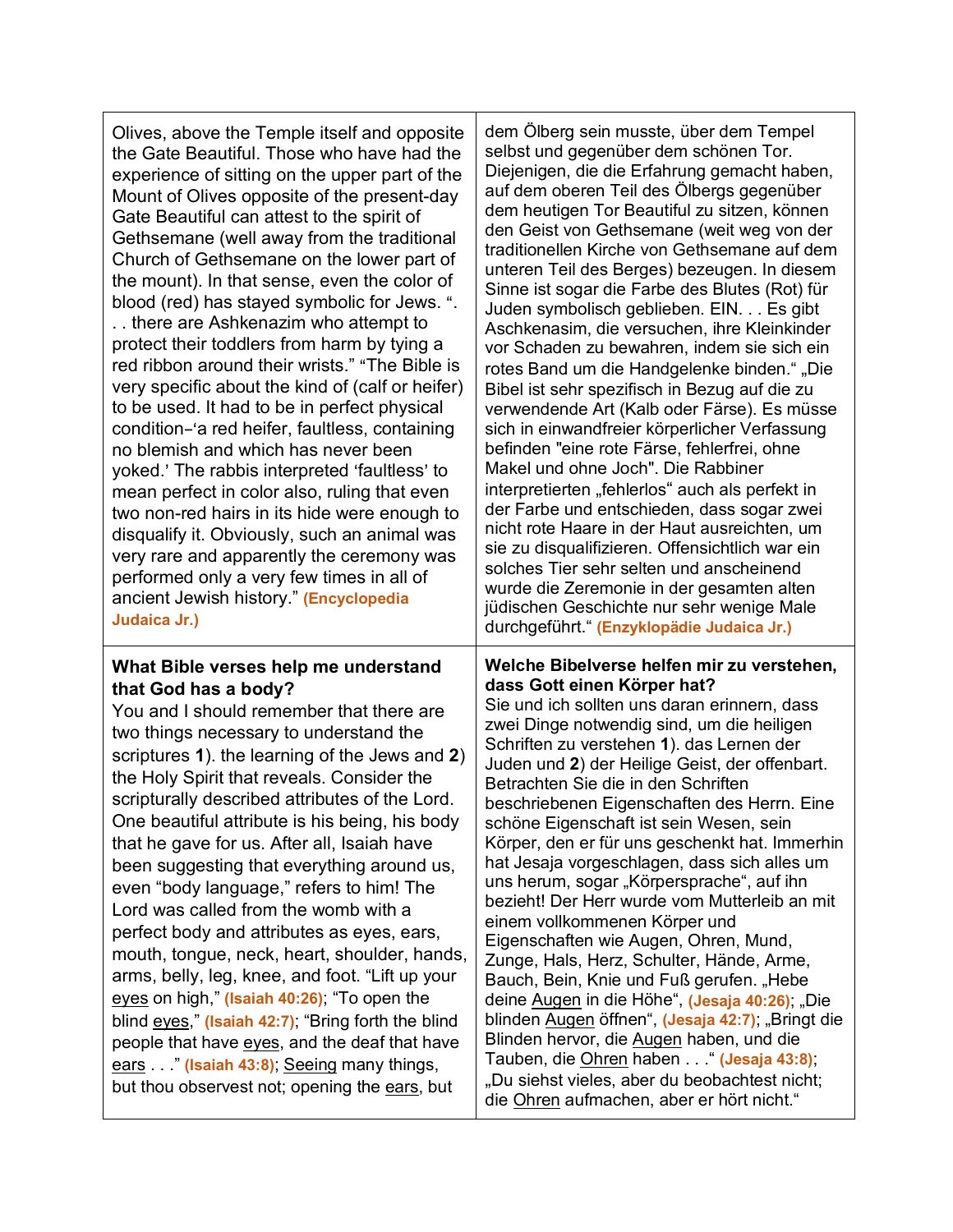he heareth not." **(Isaiah 42:20);** ". . . thy neck is an iron sinew, and thy brow brass;" **(Isaiah 48:4)**; ". . . for the mouth of the LORD hath spoken it." **(Isaiah 40:5)**; ". . . the hand of the LORD hath done this. . ." **(Isaiah 41:20)**; "Hear, ye deaf; and look, ye blind, that ye may see." **(Isaiah 42:18)**; ". . .for he hath shut their eyes, that they cannot see; and their hearts, that they cannot understand." **(Isaiah 44:18)**; ". . . Thou hast heard, see all this . . ." **(Isaiah 48:6)**; "Kings shall see . . ." **(Isaiah 49:7)**; "And they shall be made perfect notwithstanding their blindness," **(JST Isaiah 42:20)**; ". . . formed me from the womb . . . glorious in the eyes of the LORD," **(Isaiah 49:5)**; "Lift up thine eyes round about," **(Isaiah 49:18)**; ". . . say again in thine ears," **(Isaiah 49:20)**; ". . . for the mouth of the LORD hath spoken it." **(Isaiah 40:5)**; ". . . the word is gone out of my  $\frac{m \cdot m}{n \cdot n}$ ... every knee shall bow, every tongue shall swear." **(Isaiah 45:23)**; "I have declared the former things from the beginning; and they went forth out of my mouth, and I showed them . . . and they came to pass." **(Isaiah 48:3)**; ". . . my mouth like a sharp sword; in the shadow of his hand hath he hid me," **(Isaiah 49:2)**; ". . . their tongue faileth . . ." **(Isaiah 41:17)**; ". . . yet he laid it not to heart." **(Isaiah 42:25)**; ". . . considereth in his heart . . ." **(Isaiah 44:19)**; ". . . a deceived heart . . . my right hand . . . " **(Isaiah 44:20)**; thou didst not lay these things to thy heart," **(Isaiah 47:7)**; "Then shalt thou say in thine heart," **(Isaiah 49:21)**; ". . . He hath no hands . . ." **(Isaiah 45:9)**; ". . . and concerning the work of my hands . . ." (**Isaiah 45:11)**; ". . . my hands, have stretched out the heavens." **(Isaiah 45:12)**; "I have graven thee upon the palms of my hands . . . " **(Isaiah 49:16)**; ". . . make bare the leg, uncover the thigh . . ." **(Isaiah 47:2)**; ". . . the Lord GOD will come with strong hand, and his arm shall rule for him:" **(Isaiah 40:10)**; ". . . he shall gather the lambs with his arm, and carry them in his bosom . . . " **(Isaiah 40:11)**; ". . . his arm shall be on the

**(Jesaja 42:20); "... dein Hals ist eine eiserne** Sehne und deine Stirn ist erz;" **(Jesaja 48:4)**; "... denn der Mund des HERRN hat es geredet." (Jesaja 40:5); "... die Hand des HERRN hat dies getan. . ." **(Jesaja 41:20)**; "Hört, ihr Tauben; und seht, ihr Blinden, damit ihr seht." (Jesaja 42:18); " . . .denn er hat ihre Augen geschlossen, damit sie nicht sehen können; und ihre Herzen, die sie nicht verstehen können." (Jesaja 44:18); .... Du hast gehört, sieh das alles. . . " (Jesaja 48:6); "Könige werden sehen. . . " (Jesaja 49:7); "Und sie werden trotz ihrer Blindheit vollkommen gemacht" **(JSÜ Jesaja 42:20)**; ". . . hat mich von der Gebärmutter an geformt. . . herrlich in den Augen des HERRN", (Jesaja 49:5); "Hebe deine Augen ringsum auf", (Jesaja 49:18); "... sprich noch einmal in deinen Ohren" **(Jesaja 49:20)**; ". . . denn der Mund des HERRN hat es geredet." (Jesaja 40:5); ". . . das Wort ist aus meinem Mund gegangen. . . jedes Knie wird sich beugen, jede Zunge wird fluchen." **(Jesaja**  45:23); "Ich habe das Erstere von Anfang an erklärt; und sie gingen aus meinem Munde, und ich zeigte es ihnen. . . und sie kamen zustande." (Jesaja 48:3); ". . . mein Mund wie ein scharfes Schwert; im Schatten seiner Hand hat er mich versteckt" (Jesaja 49:2); "... ihre Zunge versagt. . . " (Jesaja 41:17); ". . . doch er hat es sich nicht zu Herzen genommen." **(Jesaja 42:25); ... ... denkt in seinem Herzen** nach. . " (Jesaja 44:19); ". . . ein betrogenes Herz. . . Meine rechte Hand . . . " **(Jesaja 44:20)**; das hast du dir nicht ins Herz gelegt" **(Jesaja 47:7)**; "Dann sollst du in deinem Herzen sagen", (Jesaja 49:21); ". . . Er hat keine Hände." **(Jesaja 45:9)**; ". . . und über das Werk meiner Hände. . . " (Jesaja 45:11); ",. . . meine Hände haben den Himmel ausgestreckt. . ." **(Jesaja 45:12);** "Ich habe dich in meine Handflächen eingraviert. . . " **(Jesaja 49:16)**; "... das Bein entblößen, den Oberschenkel freilegen. . . " (Jesaja 47:2); ... . der Herr, GOTT, wird mit starker Hand kommen, und sein Arm wird für ihn herrschen:" **(Jesaja 40:10)**; ... er soll die Lämmer mit seinem Arm sammeln und in seinem Busen tragen. . . " **(Jesaja 40:11)**; ". . . sein Arm soll auf den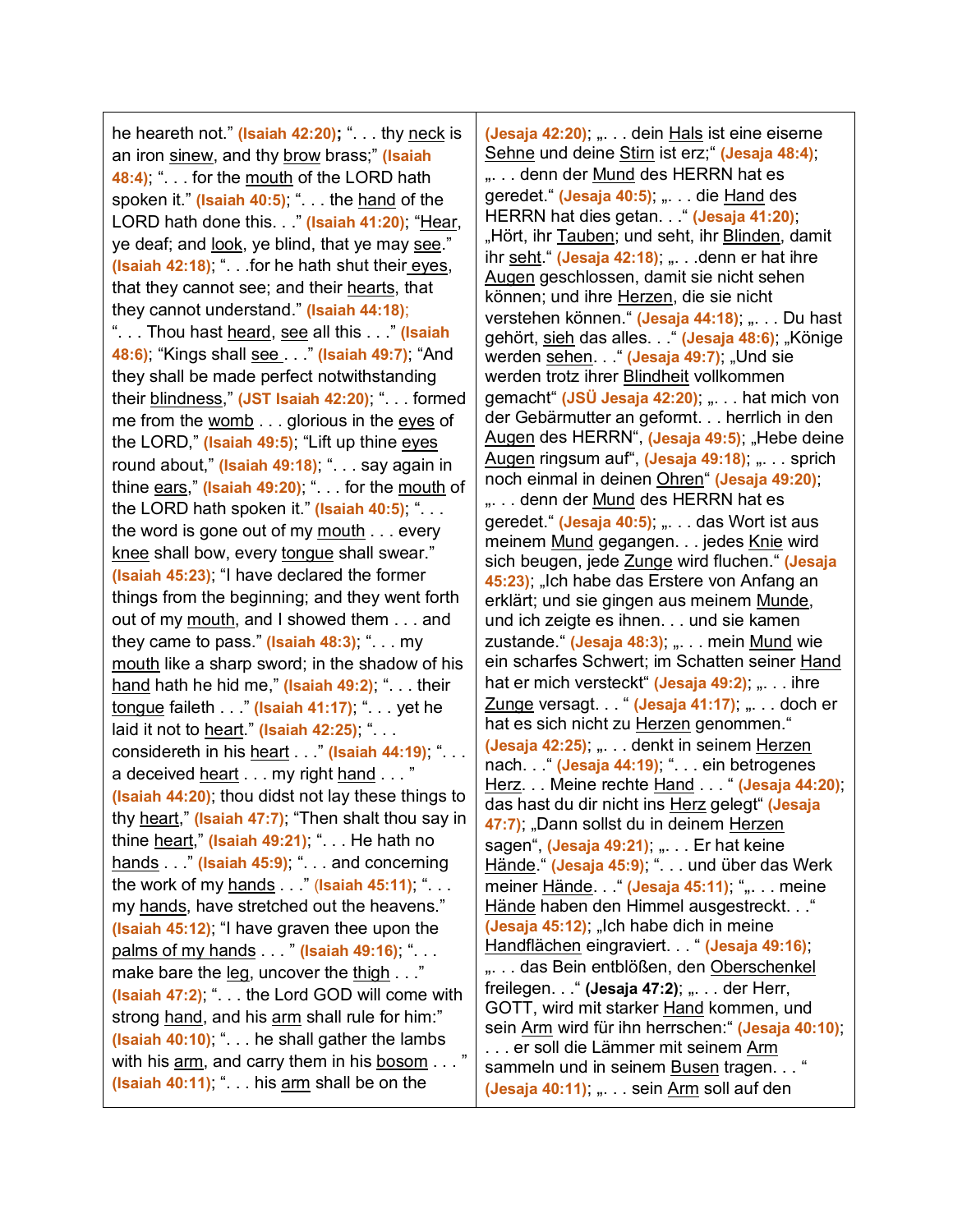| Chaldeans $\ldots$ (Isaiah 48:14); " $\ldots$ with the<br>strength of his arms " (Isaiah 44:12); "I will<br>lift up mine hand to the Gentiles, and set up<br>my standard to the people: and they shall<br>bring thy sons in their arms, and thy daughters<br>shall be carried upon their shoulders." (Isaiah<br>49:22); ". with his <u>feet.</u> " (Isaiah 41:3); "And<br>kings shall be thy nursing fathers, and their<br>queens thy nursing mothers: they shall bow<br>down to thee with their face toward the earth,<br>and lick up the dust of thy feet;" (Isaiah 49:23);<br>" called him to his foot," (Isaiah 41:2)" | Chaldäern sein. . " (Jesaja 48:14); " mit der<br>Kraft seiner Arme. . " (Jesaja 44:12); "Ich werde<br>meine Hand zu den Heiden erheben und dem<br>Volk meine Fahne aufrichten, und sie werden<br>deine Söhne in ihre Arme nehmen und deine<br>Töchter auf ihren Schultern tragen." (Jesaja<br>49:22); " mit seinen Füßen." (Jesaja 41:3);<br>"Und Könige sollen deine Pfleger sein und ihre<br>Königinnen deine stillenden Mütter; sie werden<br>sich mit ihrem Angesicht zur Erde vor dir<br>beugen und deinen Fußstaub auflecken."<br>(Jesaja 49:23); " rief ihn zu seinen Füßen",<br>(Jesaja 41,2). |
|----------------------------------------------------------------------------------------------------------------------------------------------------------------------------------------------------------------------------------------------------------------------------------------------------------------------------------------------------------------------------------------------------------------------------------------------------------------------------------------------------------------------------------------------------------------------------------------------------------------------------|--------------------------------------------------------------------------------------------------------------------------------------------------------------------------------------------------------------------------------------------------------------------------------------------------------------------------------------------------------------------------------------------------------------------------------------------------------------------------------------------------------------------------------------------------------------------------------------------------------|
|----------------------------------------------------------------------------------------------------------------------------------------------------------------------------------------------------------------------------------------------------------------------------------------------------------------------------------------------------------------------------------------------------------------------------------------------------------------------------------------------------------------------------------------------------------------------------------------------------------------------------|--------------------------------------------------------------------------------------------------------------------------------------------------------------------------------------------------------------------------------------------------------------------------------------------------------------------------------------------------------------------------------------------------------------------------------------------------------------------------------------------------------------------------------------------------------------------------------------------------------|

## **How do Jews reflect on a physical resurrection?**

Remember, there are three doctrines that disappear in the apostacy: **1**) the identity of God, **2**) the identity of Satan, **3**) the knowledge of life before and after earth-life. The very descendants of the people of the Bible have lost some precious truths. "Some rabbis believed in resurrection. That is that at a certain point in time God will bring everybody back to life and then the world will be a perfect place and physical life will go on indefinitely. This doctrine poses some obvious difficulties: the body decomposes after burial so how can it be reconstituted; furthermore, what about overpopulation of the world? Those who believe in resurrection claim that anyway the whole process will be miraculous, and the miracle will solve all the problems. Other rabbis however denied physical resurrection entirely and understood the afterlife to be a completely spiritual experience." "The argument about resurrection lasted well into the Middle Ages and was one of the reasons for the sharp attacks against Maimonides. Many believed that he denied the doctrine and his views started a controversy that lasted for hundreds of years. In modern times most Jewish theologians do not subscribe to the doctrine of physical resurrection and

## **Wie denken Juden über eine physische Auferstehung nach?**

Denken Sie daran, es gibt drei Lehren, die im Abfall verschwinden: **1**) die Identität Gottes, **2**) die Identität Satans, **3**) die Erkenntnis des Lebens vor und nach dem Erdenleben. Die Nachkommen des Volkes der Bibel haben einige kostbare Wahrheiten verloren. "Einige Rabbiner glaubten an die Auferstehung. Das heißt, zu einem bestimmten Zeitpunkt wird Gott jeden wieder zum Leben erwecken und dann wird die Welt ein perfekter Ort sein und das physische Leben wird auf unbestimmte Zeit weitergehen. Diese Lehre wirft einige offensichtliche Schwierigkeiten auf: Der Körper zersetzt sich nach der Bestattung, wie kann er also wiederhergestellt werden? Außerdem, was ist mit der Überbevölkerung der Welt? Diejenigen, die an die Auferstehung glauben, behaupten, dass der ganze Prozess sowieso ein Wunder sein wird und das Wunder alle Probleme lösen wird. Andere Rabbiner leugneten jedoch die physische Auferstehung vollständig und verstanden das Leben nach dem Tod als eine völlig spirituelle Erfahrung." Der Streit um die Auferstehung dauerte bis weit ins Mittelalter und war einer der Gründe für die scharfen Angriffe gegen Maimonides. Viele glaubten, dass er die Doktrin leugnete und seine Ansichten lösten eine Kontroverse aus, die Hunderte von Jahren andauerte. In der Neuzeit halten sich die meisten jüdischen Theologen nicht an die Lehre von der physischen Auferstehung und Bewegungen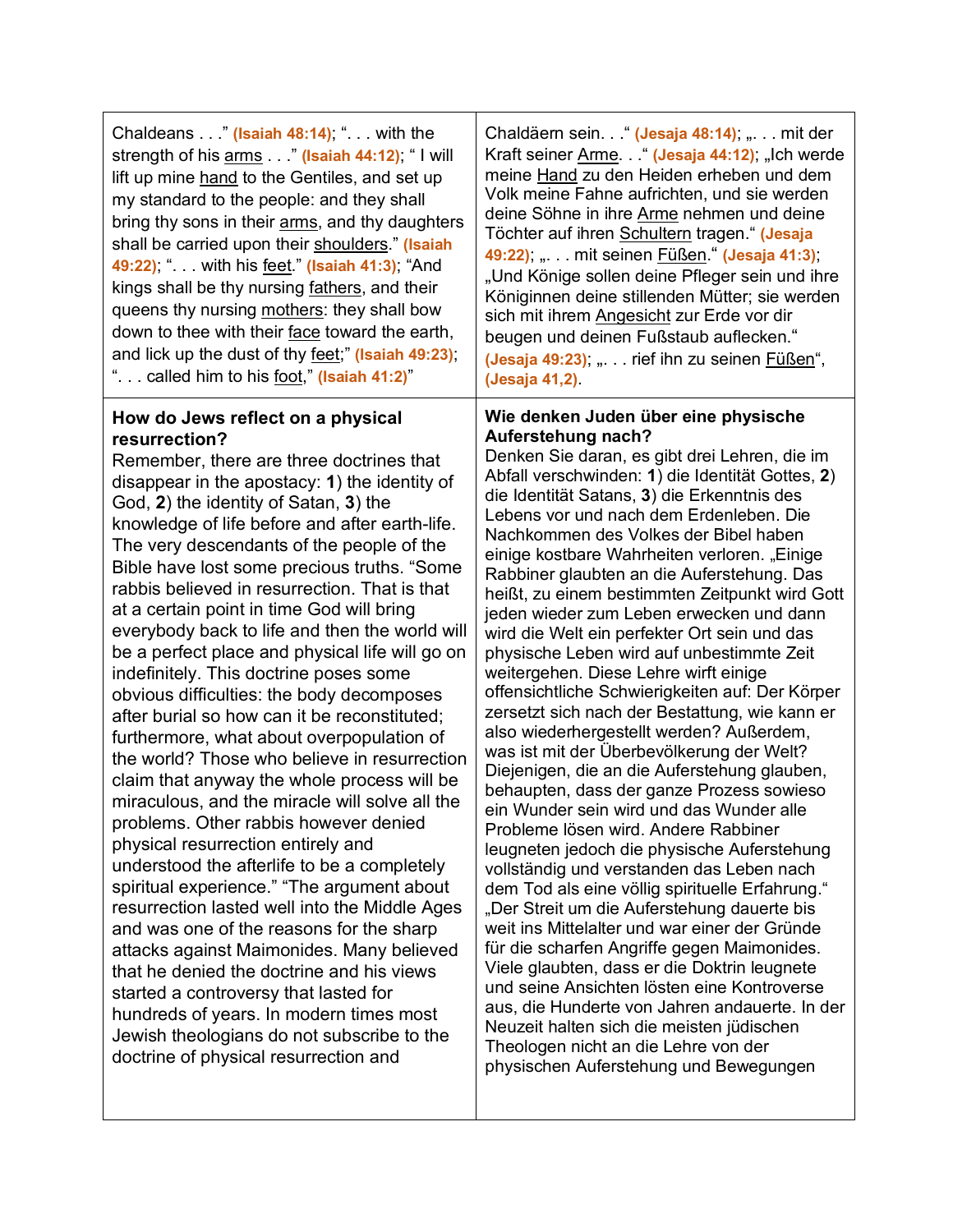movements such as Reform Judaism do not consider it to be a necessary belief for the Jew." **(Encyclopedia Judaica Jr.)**

## **What current events are preparing those who may doubt life-after-death?**

There are many life-after-death experiences, often referred to as "near death experiences," (even though the person was dead!). One fascinating report in Israel is called, "**ISRAELI TEEN RETURNS FROM 15 MINUTES OF CLINICAL DEATH WITH SPIRITUAL MESSAGES CONCERNING THE COMING REDEMPTION**" [\(by Rivkah](file://EgnyteDrive/israelonline/Shared/Documents/DOCS/Come%20Follow%20Me%20Lessons%20-%202021%20-%20D&C/Rivkah%20Lambert%20Adler) Lambert Adler, 22 Nov 2015, [Jewish](https://www.israel365news.com/category/jewish-world/) World) (*Excerpts*)



*15-year-old Israeli youth Natan recounting his near-death experience with Rabbi Rami Levy (right)*

#### **How long was Natan dead?**

"A 15-year-old secular Israeli boy named Natan had a near death experience on Monday, September 28, 2015, and returned to life describing Biblical prophecies about the End of Days. In a video posted on YouTube, Natan is shown speaking to an Orthodox Jewish audience in a synagogue in Israel, just days after his near-death experience. He relates his understanding of what was revealed to him in the next world during the 15 minutes that he was pronounced clinically dead. Rabbi Rami Levy, who sits beside Natan and helps the teen tell his story, claims that Natan did not study in a Jewish religious school and did not learn the things he spoke about from the Bible. Levy himself was raised in a secular, anti-religious Israeli family. In 1982, while performing reserve duty in the Israeli army, he survived the Lebanon War through a miracle of Divine intervention. Levy subsequently became religious and was eventually ordained as a rabbi. Natan's near death experience happened on the first night of this past Sukkot,

wie das Reformjudentum halten sie nicht für einen notwendigen Glauben für den Juden." **(Enzyklopädie Judaica Jr.)**

**Welche aktuellen Ereignisse bereiten diejenigen vor, die möglicherweise am Leben nach dem Tod zweifeln?** Es gibt viele Lebenserfahrungen nach dem Tod, die oft als "Nahtoderfahrungen" bezeichnet werden (obwohl die Person tot war!). Ein faszinierender Bericht in Israel trägt den Titel "**ISRAELISCHES TEEN KEHRT ZURÜCK VON 15 MINUTEN OF CLINICAL DEATH MIT SPIRITUELLEN BOTSCHAFTEN BEZÜGLICH DER KOMMENDEN ERLÖSUNG**" " (von Rivkah Lambert Adler, 22. November 2015, Jewish World) (*Auszüge*)



*Der 15-jährige israelische Jugendliche Natan erzählt von seiner Nahtoderfahrung mit Rabbi Rami Levy (rechts)*

#### **Wie lange war Natan tot?**

"Ein 15-jähriger säkularer israelischer Junge namens Natan hatte am Montag, dem 28. September 2015, eine Nahtoderfahrung und kehrte ins Leben zurück und erzählte biblische Prophezeiungen über das Ende der Tage. In einem auf YouTube veröffentlichten Video wird Natan gezeigt, wie er nur wenige Tage nach seiner Nahtoderfahrung in einer Synagoge in Israel vor einem orthodoxen jüdischen Publikum spricht. Er erzählt von seinem Verständnis dessen, was ihm in der nächsten Welt während der 15 Minuten, in denen er klinisch tot erklärt wurde, offenbart wurde. Rabbi Rami Levy, der neben Natan sitzt und dem Teenager hilft, seine Geschichte zu erzählen, behauptet, dass Natan nicht an einer jüdischen Religionsschule studiert und die Dinge, über die er sprach, nicht aus der Bibel gelernt hat. Levy selbst wuchs in einer säkularen, antireligiösen israelischen Familie auf. 1982 überlebte er, während er in der israelischen Armee Reservedienst leistete, den Libanonkrieg durch ein Wunder göttlicher Intervention. Levy wurde anschließend religiös und wurde schließlich zum Rabbiner ordiniert. Natans Nahtoderfahrung ereignete sich in der ersten Nacht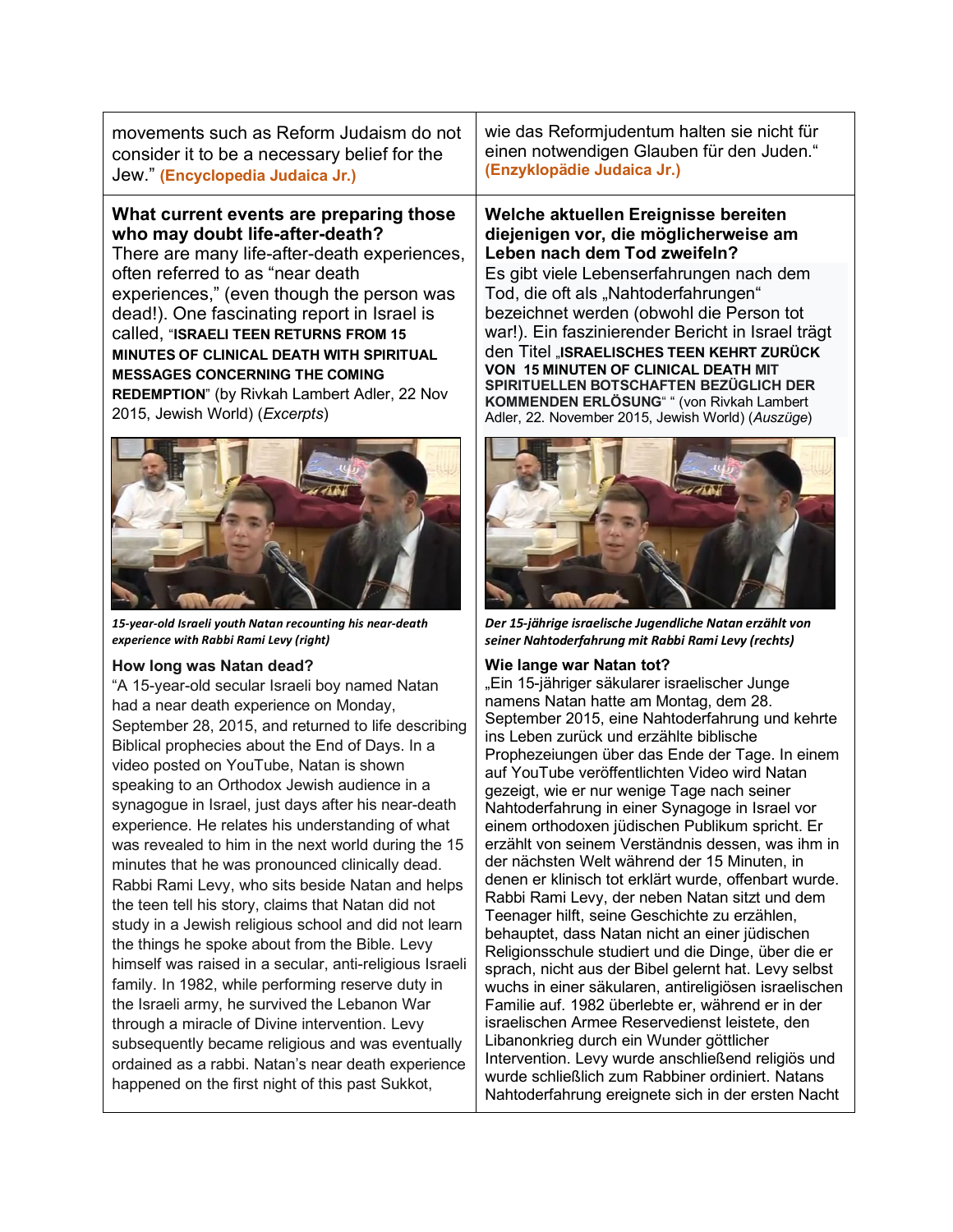which was also the night of the final Blood Moon (total lunar eclipse). At the home of his uncle, where he went to visit for the holiday, Natan began feeling unwell. He described suddenly shivering and felt cold in his arms and legs. Natan decided to go and rest and, in those moments, felt his soul exit his body through his nose."

### **What will the Messiah do?**

"Among the various spiritual messages experienced by Natan, which can be heard beginning at the 35 minute mark of the video, the young boy speaks about the messiah standing on the Mount of Olives and determining who is worthy to be saved. Natan describes this future scene saying that "the mountain simply opens . . . it splits in two," though not by earthquake and not by atomic bomb. This vision matches a prophecy in Zechariah that the Mount of Olives, located just east of the Old City of Jerusalem, will split and create a valley."And his feet shall stand in that day upon the mount of Olives, which *is* before Jerusalem on the east, and the mount of Olives shall cleave in the midst thereof toward the east and toward the west, *and there shall be* a very great valley; and half of the mountain shall remove toward the north, and half of it toward the south.*"* **(Zechariah 14:4)**"

#### **What was the Messiah like?**

"In describing the qualities of the messiah, Natan said, "The *Mashiach* (messiah) is first of all someone who can't sin. Someone who repented. Who didn't commit any transgressions. It can't be that the Mashiach is someone who committed transgressions. Now it can be someone who we actually know very well. Lots and lots of people know him, according to what I understood. But everyone will be very, very surprised that he is of all people the Mashiach." Just before the 36-minute mark, Natan claims that the messiah will kill Gog, the leader of the nation of Magog, who will be a critical player in the final war of Gog and Magog and will bury him in Israel. This claim is consistent with a prophecy in Ezekiel that Gog will be buried in Israel. "And it shall come to pass in that day, that I will give unto Gog a place there of graves in Israel, the valley of the passengers on the east of

dieses vergangenen Sukkot, die auch die Nacht des letzten Blutmondes (totale Mondfinsternis) war. Im Haus seines Onkels, das er über die Feiertage besuchte, begann sich Natan unwohl zu fühlen. Er beschrieb, dass er plötzlich zitterte und sich in seinen Armen und Beinen kalt fühlte. Natan beschloss, sich auszuruhen, und in diesen Momenten spürte er, wie seine Seele durch seine Nase seinen Körper verließ."

### **Was wird der Messias tun?**

"Unter den verschiedenen spirituellen Botschaften, die Natan erfahren hat, die ab der 35-Minuten-Marke des Videos zu hören sind, spricht der Junge über den Messias, der auf dem Ölberg steht und bestimmt, wer es wert ist, gerettet zu werden. Natan beschreibt diese Zukunftsszene mit den Worten: "Der Berg öffnet sich einfach . . . es spaltet sich in zwei Teile", allerdings nicht durch Erdbeben und nicht durch Atombomben. Diese Vision entspricht einer Prophezeiung in Sacharja, dass der Ölberg, der sich östlich der Altstadt von Jerusalem befindet, sich spalten und ein Tal schaffen wird." Und seine Füße werden an diesem Tag auf dem Ölberg stehen, der vor Jerusalem liegt der Osten und der Ölberg wird sich in seiner Mitte nach Osten und Westen spalten, und es wird ein sehr großes Tal sein; und die Hälfte des Berges wird sich nach Norden und die Hälfte nach Süden entfernen." **(Sacharja 14:4)**"

## **Wie war der Messias?**

"Um die Eigenschaften des Messias zu beschreiben, sagte Natan: "Der Mashiach (Messias) ist in erster Linie jemand, der nicht sündigen kann. Jemand, der Buße getan hat. Wer hat keine Übertretungen begangen. Es kann nicht sein, dass der Mashiach jemand ist, der Übertretungen begangen hat. Jetzt kann es jemand sein, den wir eigentlich sehr gut kennen. Viele, viele Leute kennen ihn, so wie ich es verstanden habe. Aber alle werden sehr, sehr überrascht sein, dass ausgerechnet er der Mashiach ist." Kurz vor der 36- Minuten-Marke behauptet Natan, dass der Messias Gog, den Anführer der Nation von Magog, der ein entscheidender Spieler im letzten Krieg von Gog und Magog sein wird, töten und ihn in Israel begraben wird. Diese Behauptung stimmt mit einer Prophezeiung in Hesekiel überein, dass Gog in Israel begraben wird. "Und es soll an jenem Tage geschehen, dass ich Gog dort eine Gräberstätte in Israel geben werde, das Tal der Fahrgäste östlich des Meeres, und es wird den Fahrgästen die Nase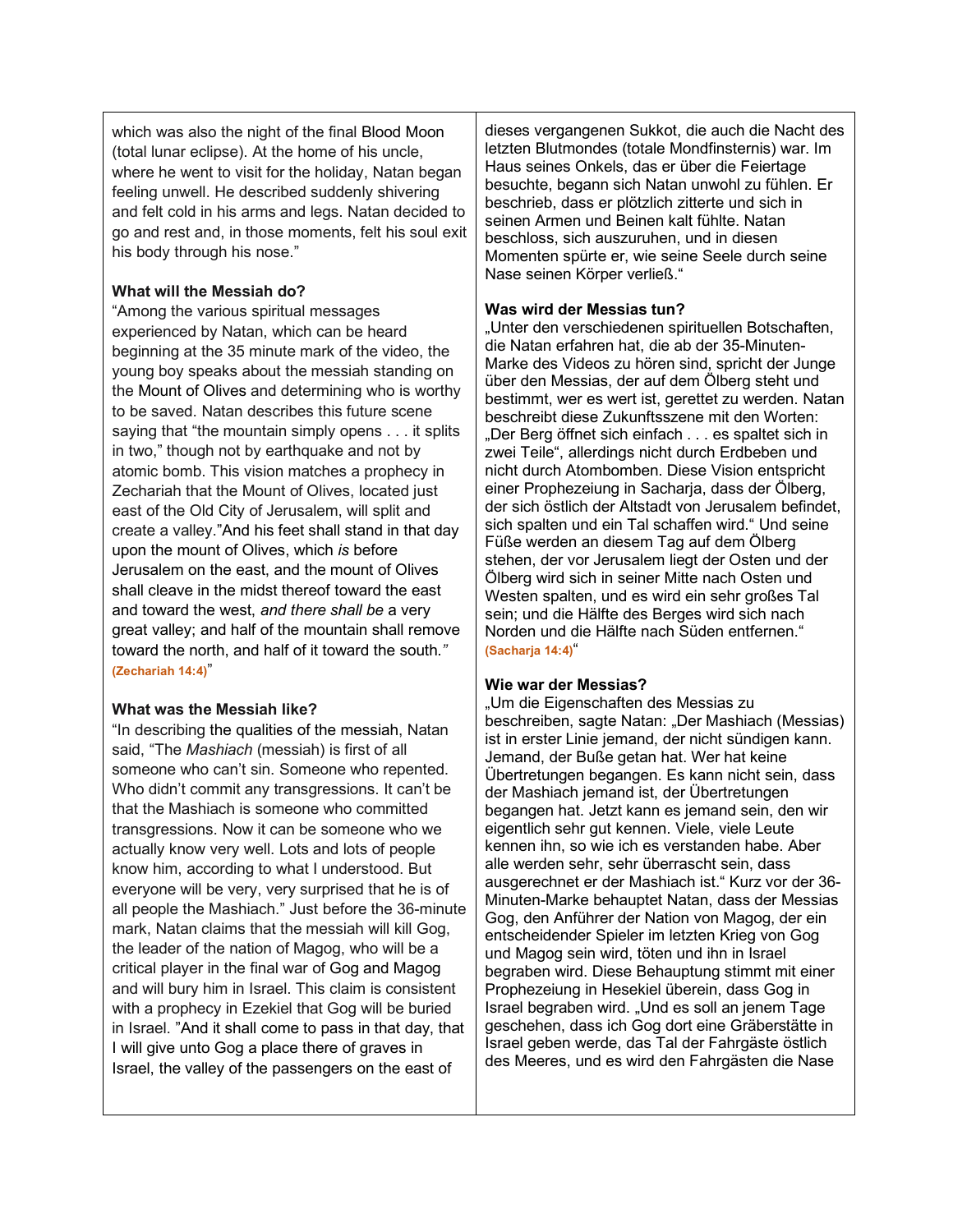the sea: and it shall stop the *noses* of the passengers: and there shall they bury Gog and all his multitude: and they shall call it The valley of Hamon-gog." **(Ezekiel 39:11)**"

#### **What will the Messiah's judgement be?**

"Toward the end of the portion of the video, Natan describes the power of the Messiah to discern a person's holiness. "I also saw that the moment *Har haZeitim* (Mount of Olives) splits into two, then the Mashiach will stand at the entrance, but he won't . . . he won't see who is religious, who has a beard and who a person is. What he will see is – he sees according to a person's holiness, he will smell each person, he will smell if someone has holiness, if he is pure, if he did *mitzvot* (God's blessings / commandments), if he performed acts of kindness. To see if he really has true fear of Heaven and not just fear of punishment, and things like that." The idea that the messiah will be able to discern the righteousness of a person based on something other than physical appearance is reflected in a prophecy from Isaiah that describes the gifts of the messiah, including the ability to judge without relying on what his eyes see or what his ears hear. "And shall make him of quick understanding in the fear of the LORD: and he shall not judge after the sight of his eyes, neither reprove after the hearing of his ears:" **(Isaiah 11:3)**"

#### **How was Natan determined to be truthful?**

"The release of the video has caused two types of major reactions – amazement mixed with fear or incredulity and denial. Susan Constantine is a world-renowned body language expert specializing in deception detection. She has appeared as an expert on television and radio shows and in print publications in the US and abroad over 1,000 times. She reviewed the video at the request of a client. Although she is not an expert in the Jewish content of Natan's testimony, Constantine verified the credibility of Natan's presentation. In a statement she provided to *Breaking Israel News*, Constantine asserted, "I have reviewed the entire video and it is my professional opinion the boy Natan truthfully believes he experienced a visitation in heaven and was not being deceptive." The Hebrew video that was first released in early October (2015), is nearly two hours long. A partial

zustopfen sie begraben Gog und seine ganze Menge und werden es das Tal von Hamon-gog nennen." **(Hesekiel 39:11)**"

#### **Wie wird das Urteil des Messias sein?**

"Gegen Ende des Teils des Videos beschreibt Natan die Macht des Messias, die Heiligkeit einer Person zu erkennen. "Ich habe auch gesehen, dass in dem Moment, in dem sich Har haZeitim (Ölberg) in zwei Teile teilt, der Maschiach am Eingang stehen wird, aber er wird nicht . . . er wird nicht sehen, wer religiös ist, wer einen Bart hat und wer ein Mensch ist. Was er sehen wird, ist – er sieht gemäß der Heiligkeit einer Person, er wird jede Person riechen, er wird riechen, wenn jemand Heiligkeit hat, wenn er rein ist, wenn er Mizwot (Gottes Segen / Gebote) getan hat, wenn er gütige Taten vollbracht hat . Um zu sehen, ob er wirklich wahre Angst vor dem Himmel hat und nicht nur Angst vor Bestrafung und dergleichen." Die Vorstellung, dass der Messias in der Lage sein wird, die Rechtschaffenheit einer Person aufgrund von etwas anderem als der physischen Erscheinung zu erkennen, spiegelt sich in einer Prophezeiung von Jesaja wider, die die Gaben des Messias beschreibt, einschließlich der Fähigkeit zu urteilen, ohne sich auf das zu verlassen, was seine Augen sehen, oder was seine Ohren hören. "Und wird ihn schnell verstehen lassen in der Furcht des HERRN, und er wird nicht richten nach dem Anblick seiner Augen und nicht tadeln nach dem Hören seiner Ohren" **(Jesaja 11,3)**"

**Wie war Natan entschlossen, ehrlich zu sein?** "Die Veröffentlichung des Videos hat zwei Arten von Hauptreaktionen ausgelöst – Erstaunen gemischt mit Angst oder Ungläubigkeit und Verleugnung. Susan Constantine ist eine weltbekannte Expertin für Körpersprache, die sich auf die Erkennung von Täuschungen spezialisiert hat. Sie ist über 1.000 Mal als Expertin für Fernseh- und Radiosendungen sowie für Printpublikationen in den USA und im Ausland aufgetreten. Sie hat das Video auf Wunsch eines Kunden überprüft. Obwohl sie keine Expertin für den jüdischen Inhalt von Natans Aussage ist, hat Konstantin die Glaubwürdigkeit von Natans Darstellung bestätigt. In einer Erklärung, die sie Breaking Israel News zur Verfügung stellte, behauptete Constantine: "Ich habe das gesamte Video überprüft und es ist meine professionelle Meinung, dass der Junge Natan wahrheitsgemäß glaubt, dass er eine Heimsuchung im Himmel erlebt hat und nicht täuscht." Das hebräische Video, das erstmals Anfang Oktober (2015) veröffentlicht wurde, ist fast zwei Stunden lang. Eine Teilversion